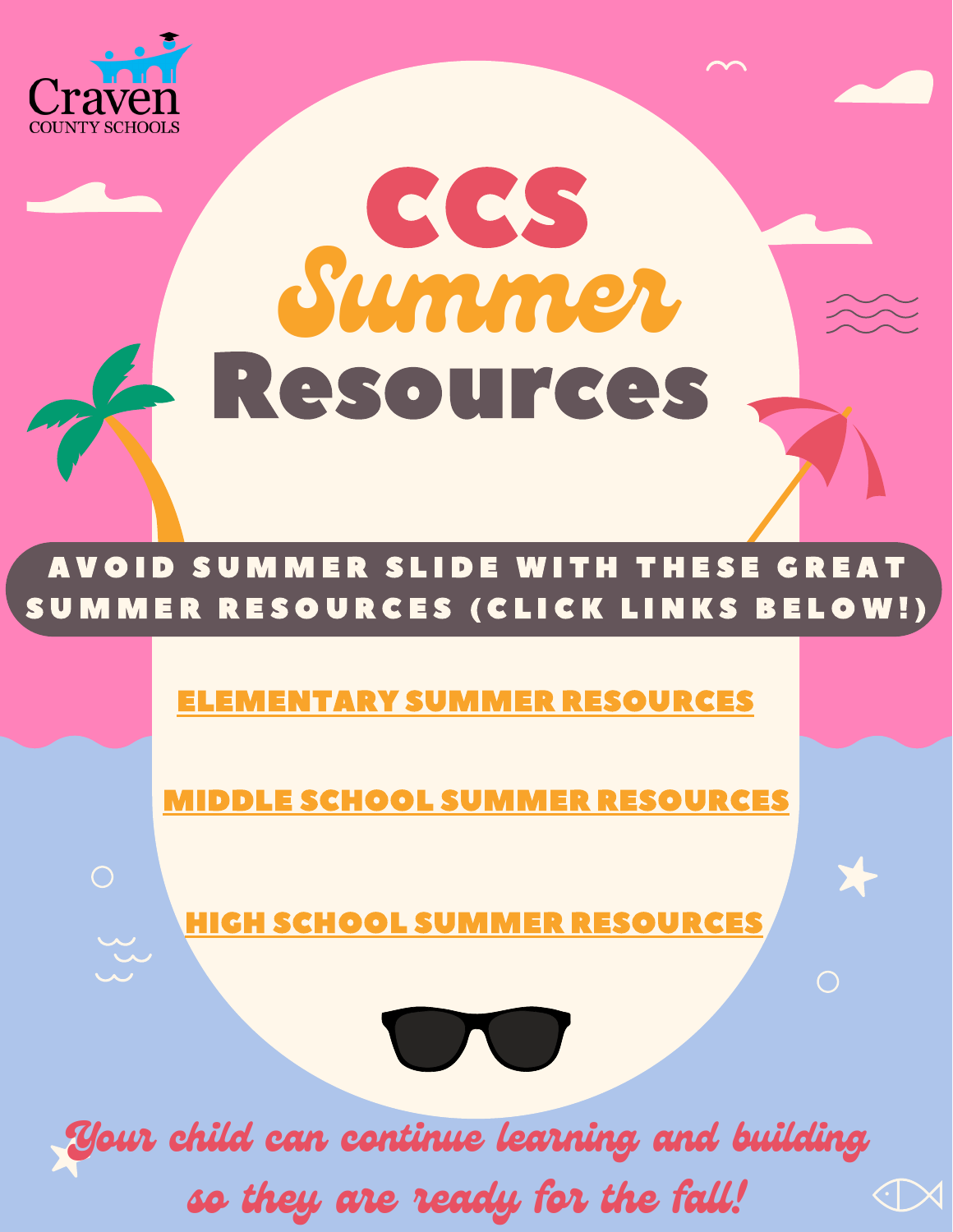| <b>ELEMENTARY</b>                                                                                                                                                                                                                                                                                                                                                         |                                                                                                                                                                                                                                                                                                                                                                                                                                                                                                                                                                                                                                                                                                                                                                           |                                                                                                                                                                                                                                                                                                                                                                                                                   |  |  |
|---------------------------------------------------------------------------------------------------------------------------------------------------------------------------------------------------------------------------------------------------------------------------------------------------------------------------------------------------------------------------|---------------------------------------------------------------------------------------------------------------------------------------------------------------------------------------------------------------------------------------------------------------------------------------------------------------------------------------------------------------------------------------------------------------------------------------------------------------------------------------------------------------------------------------------------------------------------------------------------------------------------------------------------------------------------------------------------------------------------------------------------------------------------|-------------------------------------------------------------------------------------------------------------------------------------------------------------------------------------------------------------------------------------------------------------------------------------------------------------------------------------------------------------------------------------------------------------------|--|--|
| <b>Math</b>                                                                                                                                                                                                                                                                                                                                                               | <b>Science</b>                                                                                                                                                                                                                                                                                                                                                                                                                                                                                                                                                                                                                                                                                                                                                            | <b>ELA</b>                                                                                                                                                                                                                                                                                                                                                                                                        |  |  |
| <b>NCDPI Math Standards</b><br>$\bullet$<br><b>Helpful Math Sites to</b><br>Use at Home<br><b>Illustrative Mathematics</b><br><b>Three Act Math Tasks</b><br>Instructional<br><b>Frameworks</b><br><b>Notice and Wonder</b><br><b>Math</b><br><b>NRich Mathematics</b><br><b>Tasks</b><br><b>Yummy Math</b><br><b>Estimation 180 Activities</b><br><b>Cool Math Games</b> | <b>NCDPI Science Standards</b><br>$\bullet$<br><b>Summer Science- Start</b><br>with a Book<br><b>NBC Learn</b><br>$\bullet$<br><b>Nature Works</b><br>$\bullet$<br><b>Everywhere</b><br><b>National Geographic for</b><br>$\bullet$<br><b>Kids</b><br><b>Britannica Online</b><br>$\bullet$<br><b>PBS</b><br>0<br><b>Science Kids</b><br>●<br><b>Climate Kids (NASA)</b><br>$\bullet$<br>KidsScienceChallenge<br>$\bullet$<br>NasaKidsClub<br>$\bullet$<br><b>Ology (American</b><br>$\bullet$<br><b>Museum of Natural</b><br>History)<br><b>Hour of Code</b><br><b>DesignSquad Global</b><br>(PBS)<br>Science-U<br><b>James Dyson Collection</b><br><b>Challenges</b><br><b>Frontiers for Young</b><br><b>Minds</b><br>San Diego Zoo for Kids<br><b>Ask Dr. Universe</b> | <b>NCDPI ELA Standards</b><br>$\bullet$<br><b>Unite For Literacy</b><br>$\bullet$<br><b>Storyline Online</b><br>Epic<br>$\bullet$<br>Freckle<br><b>ABCYa</b><br>Storynory<br><b>Start With A Book</b><br>$\bullet$<br>Readworks<br>$\bullet$<br><b>Teach your Monster to</b><br>$\bullet$<br>Read<br><b>Text Detective Strategies</b><br>$\bullet$<br><b>Story Time from Space</b><br><b>Read Theory</b><br>Lexia |  |  |
| <b>Social Studies</b>                                                                                                                                                                                                                                                                                                                                                     | <b>Family Resources</b>                                                                                                                                                                                                                                                                                                                                                                                                                                                                                                                                                                                                                                                                                                                                                   | <b>Arts</b>                                                                                                                                                                                                                                                                                                                                                                                                       |  |  |
| <b>NCDPI Social Studies</b><br><b>Standards</b><br>Geocaching<br><b>Time for Kids</b><br><b>National Geographic Kids</b>                                                                                                                                                                                                                                                  | <b>Common Sense Media</b><br>$\bullet$<br>for Parents<br><b>Safe Search Engine for</b><br>$\bullet$<br><b>Kids</b><br><b>Overcoming Math</b>                                                                                                                                                                                                                                                                                                                                                                                                                                                                                                                                                                                                                              | <b>Arts Standards</b><br><b>Duolingo</b><br>Art for Kids Hub<br><b>Imagination Factory</b><br><b>New York Philharmonic</b>                                                                                                                                                                                                                                                                                        |  |  |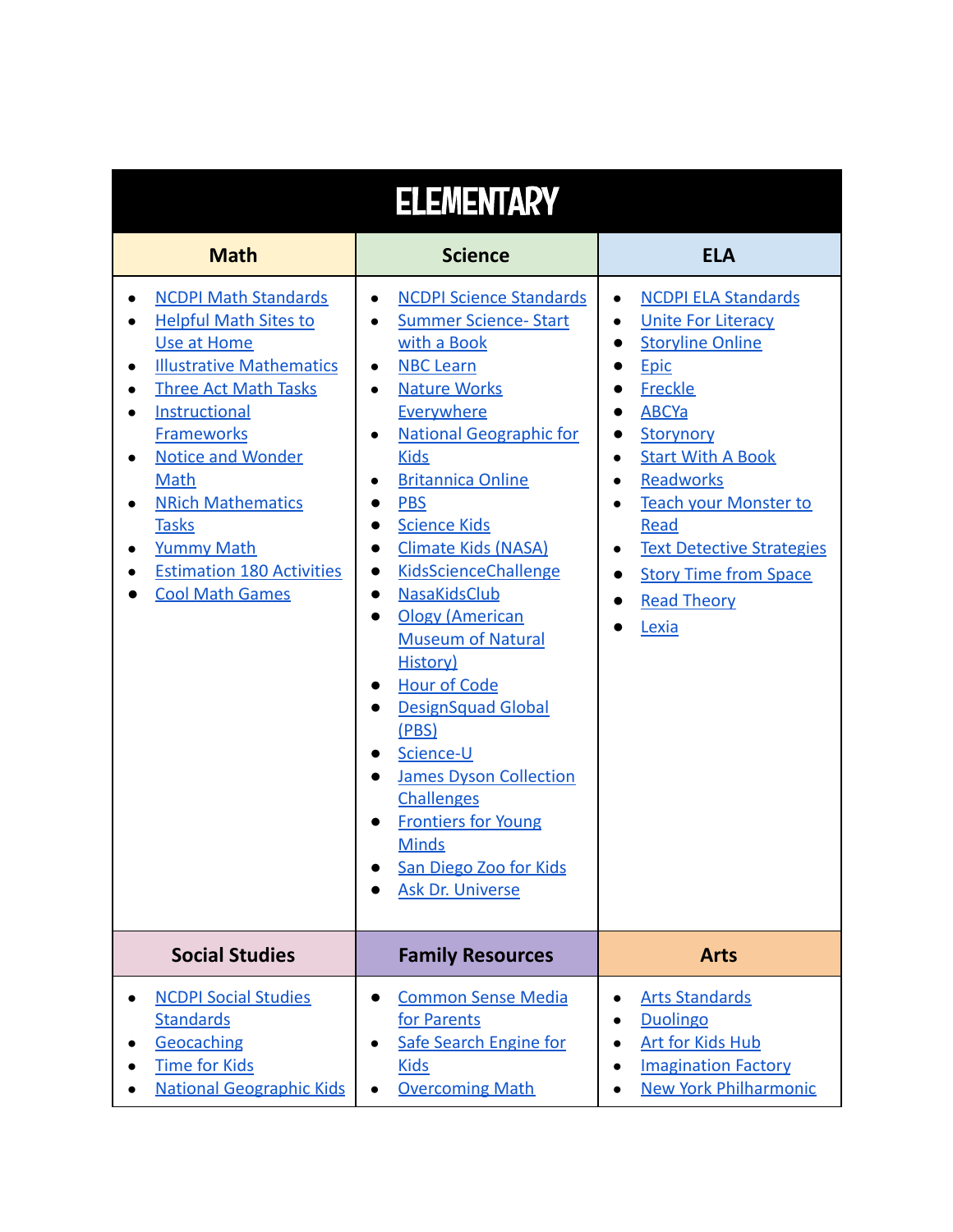| <b>Utah Education Network</b><br>Ben's Guide to the U.S.<br>Government<br><b>iCivics</b><br>America's Story from the<br><b>Library of Congress</b>                                             | <b>Anxiety</b><br><b>Bedtime Math</b><br>$\bullet$<br><b>Digital Public Library</b><br><b>PBS for Families</b><br><b>Wonderopolis</b><br>$\bullet$<br>The Kids Should See This<br>Cyberchase | <b>KidZone</b><br><b>Classics for Kids</b><br><b>Dallas Symphony</b><br><b>Orchestra</b><br><b>Metropolitan Museum</b><br>$\bullet$<br>of Art |
|------------------------------------------------------------------------------------------------------------------------------------------------------------------------------------------------|----------------------------------------------------------------------------------------------------------------------------------------------------------------------------------------------|-----------------------------------------------------------------------------------------------------------------------------------------------|
| <b>Academically/Intellectu</b><br>ally Gifted                                                                                                                                                  | Social/Emotional<br><b>Learning</b>                                                                                                                                                          | <b>English as a Second</b><br>Language                                                                                                        |
| <b>Gifted Guru</b><br><b>At Home Summer Fun</b><br><b>Tips for a Summer of</b><br><b>Play</b><br><b>Mensa for Kids</b><br><b>Hoagies</b><br><b>NCDPI K-12 Advanced</b><br><b>Learning Labs</b> | <b>Crisis Chat</b><br><b>Second Step</b><br>Centervention                                                                                                                                    | <b>Duolingo</b><br><b>Children's Library</b><br><b>Story Online</b><br><b>Oxford Owl</b>                                                      |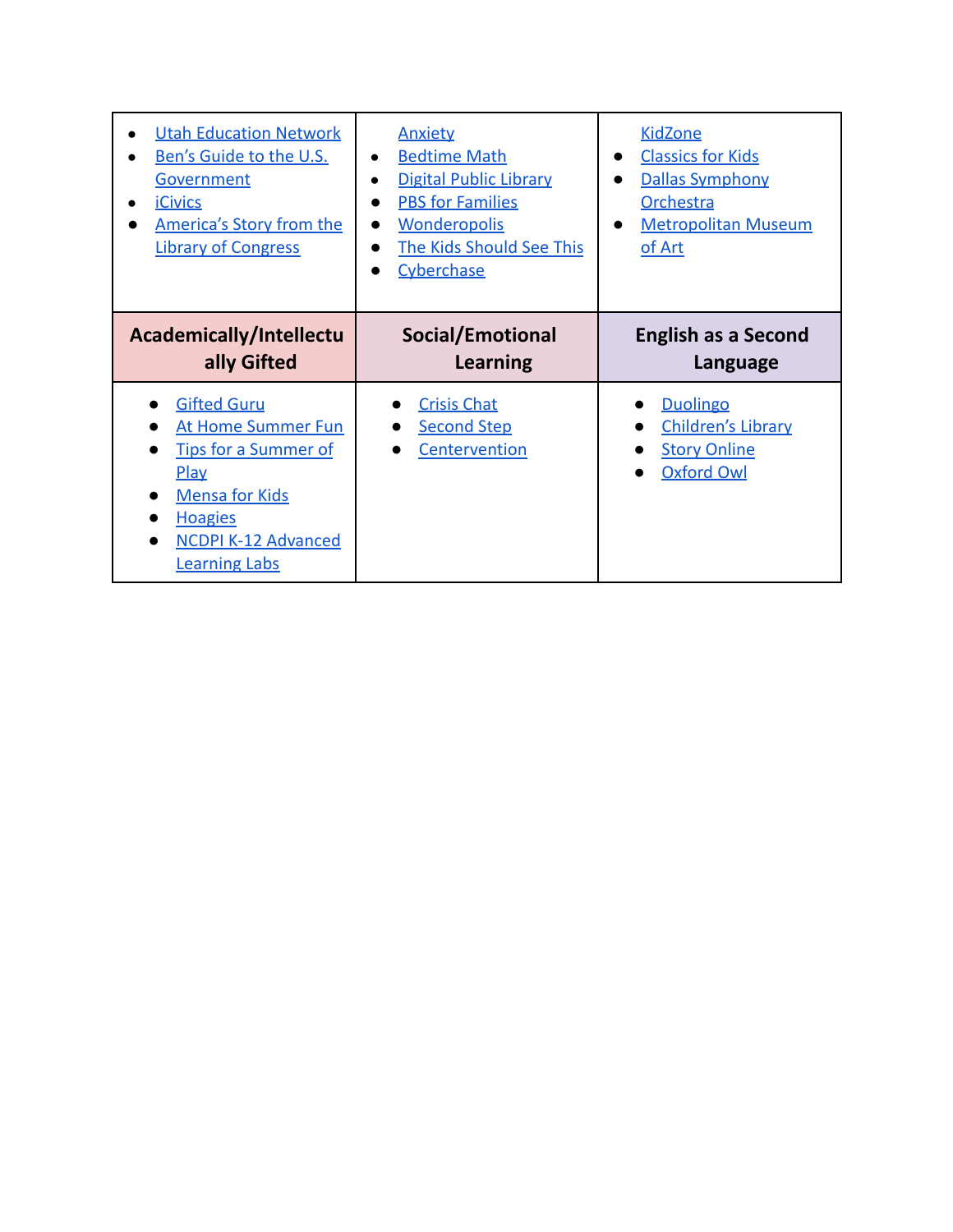| <b>MIDDLE SCHOOL</b>                                                                                                                                                                                                                                                                                                                                                                                                                                                                               |                                                                                                                                                                                                                                                                                                                                                                                                                                                                          |                                                                                                                                                                                                                                                                                                                          |  |
|----------------------------------------------------------------------------------------------------------------------------------------------------------------------------------------------------------------------------------------------------------------------------------------------------------------------------------------------------------------------------------------------------------------------------------------------------------------------------------------------------|--------------------------------------------------------------------------------------------------------------------------------------------------------------------------------------------------------------------------------------------------------------------------------------------------------------------------------------------------------------------------------------------------------------------------------------------------------------------------|--------------------------------------------------------------------------------------------------------------------------------------------------------------------------------------------------------------------------------------------------------------------------------------------------------------------------|--|
| <b>Math</b>                                                                                                                                                                                                                                                                                                                                                                                                                                                                                        | <b>Science</b>                                                                                                                                                                                                                                                                                                                                                                                                                                                           | <b>ELA</b>                                                                                                                                                                                                                                                                                                               |  |
| <b>NCDPI Math Standards</b><br>Open Up Math<br><b>Resources</b><br><b>Illustrative Mathematics</b><br>$\bullet$<br><b>Three Act Math Tasks</b><br>$\bullet$<br><b>Yummy Math Activities</b><br><b>Khan Academy</b><br>$\bullet$<br><b>Math Shell Math</b><br><b>Resources</b><br><b>Figure This Challenges</b><br>$\bullet$<br>Desmos.com<br>$\bullet$<br><b>Helping with Math</b><br>$\bullet$<br><b>Overcoming Math</b><br>$\bullet$<br><b>Anxiety</b><br>Let's Read Math<br><b>Imagine Math</b> | <b>NCDPI Science Standards</b><br><b>Nature Works</b><br>$\bullet$<br><b>Everywhere</b><br><b>National Geographic for</b><br>$\bullet$<br><b>Kids</b><br><b>Nova</b><br>$\bullet$<br><b>Science Friday</b><br>$\bullet$<br><b>NASA for Students</b><br><b>Gizmos</b><br>pHet Simulations<br><b>NASA Space Place</b><br><b>Smithsonian Science</b><br><b>Education Center</b><br><b>How Stuff Works</b><br>$\bullet$<br><b>Science News for Kids</b><br><b>Zooniverse</b> | <b>NCDPI ELA Standards</b><br>$\bullet$<br><b>NewsELA</b><br>$\bullet$<br>CommonLit<br>$\bullet$<br><b>NoRedInk</b><br>$\bullet$<br><b>The Learning Network</b><br>$\bullet$<br><b>Open eBooks</b><br>Readworks<br><b>Read Theory</b><br><b>Actively Learn</b><br><b>Funbrain</b><br><b>Biblionasium</b><br>Lexia<br>Owl |  |
| <b>Social Studies</b>                                                                                                                                                                                                                                                                                                                                                                                                                                                                              | <b>Family Resources</b>                                                                                                                                                                                                                                                                                                                                                                                                                                                  | Arts, CTE                                                                                                                                                                                                                                                                                                                |  |
| <b>NCDPI Social Studies</b><br><b>Standards</b><br>Geocaching<br>$\bullet$<br><b>Time for Kids</b><br>This Day In History<br><b>The National Archives</b><br>The US Mint<br><b>The National Museum of</b><br><b>American History</b>                                                                                                                                                                                                                                                               | <b>Virtual College Tours</b><br>$\bullet$<br><b>Common Sense Media</b><br>for Parents<br><b>Safe Search Engine for</b><br>$\bullet$<br><b>Kids</b><br><b>Digital Citizenship</b><br><b>Released NC EOG's</b>                                                                                                                                                                                                                                                             | <b>Arts Standards</b><br>$\bullet$<br><b>CTE Curriculum</b><br><b>Duolingo</b><br>$\bullet$<br><b>KQED Art</b>                                                                                                                                                                                                           |  |
| Academically/Intellectu<br>ally Gifted                                                                                                                                                                                                                                                                                                                                                                                                                                                             | Social/Emotional<br><b>Learning</b>                                                                                                                                                                                                                                                                                                                                                                                                                                      | <b>English as a Second</b><br>Language                                                                                                                                                                                                                                                                                   |  |
| <b>NCDPI K-12 Advanced</b><br><b>Learning Labs</b>                                                                                                                                                                                                                                                                                                                                                                                                                                                 | <b>Crisis Chat</b><br><b>Second Step</b><br>Centervention                                                                                                                                                                                                                                                                                                                                                                                                                | <b>BBC Learning English</b><br><b>Activities for ESL</b><br><b>Students</b><br>Owl                                                                                                                                                                                                                                       |  |